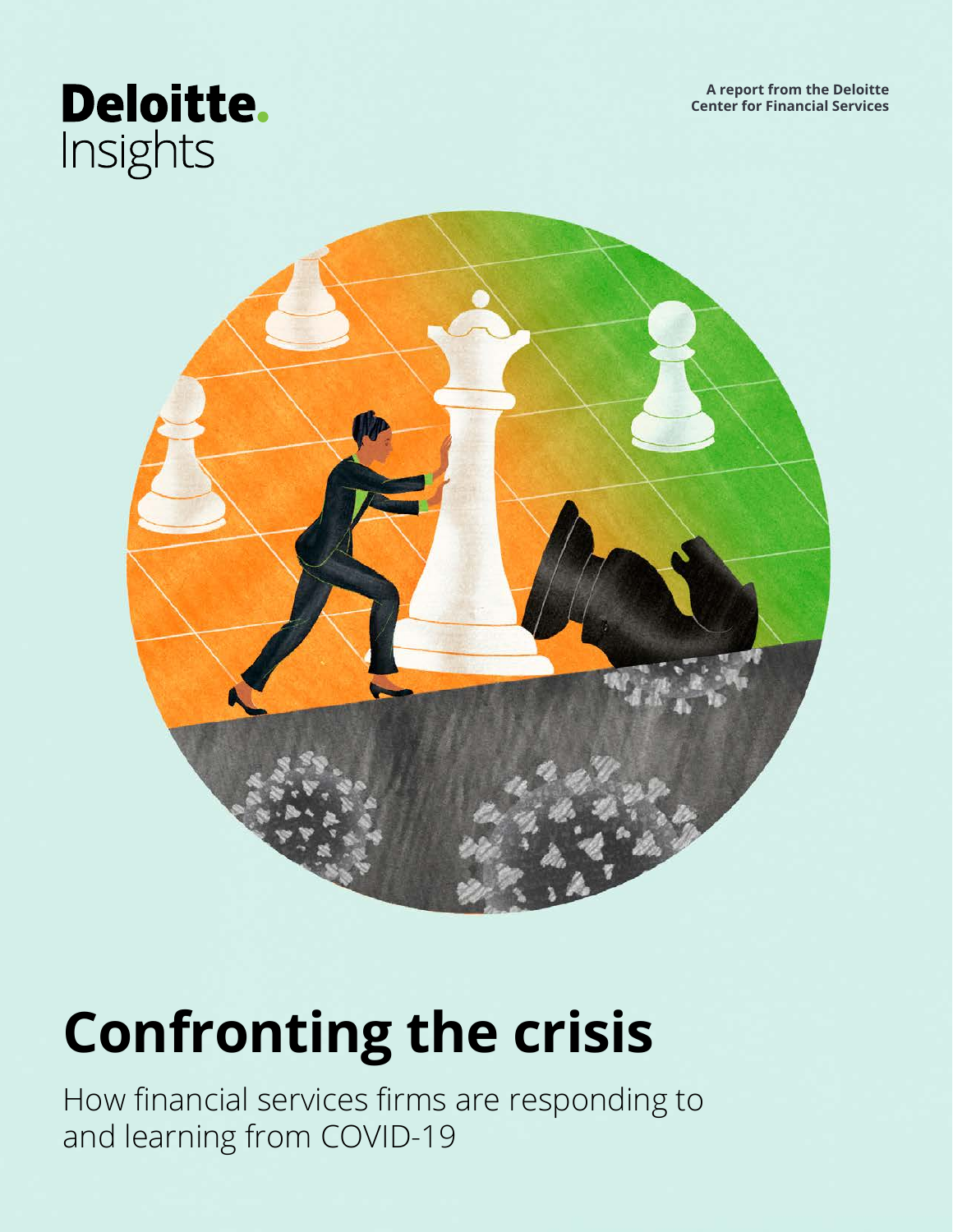# **About the Deloitte Center for Financial Services**

The Deloitte Center for Financial Services, which supports the organization's US Financial Services practice, provides insight and research to assist senior-level decision-makers within banks, capital markets firms, investment managers, insurance carriers, and real estate organizations. The center is staffed by a group of professionals with a wide array of in-depth industry experiences as well as cutting-edge research and analytical skills. Through our research, roundtables, and other forms of engagement, we seek to be a trusted source for relevant, timely, and reliable insights. Read recent publications and learn more about the center on Deloitte.com. For weekly actionable insights on key issues for the financial services industry, check out the Deloitte Center for Financial Services' QuickLook article series.

### **Connect**

To learn more about the vision of the DCFS, its solutions, thought leadership, and events, please visit **[www.deloitte.com/us/cfs](http://www.deloitte.com/us/cfs)**.

### **Subscribe**

To receive email communications, please register at **[www.deloitte.com/us/cfs](http://www.deloitte.com/us/cfs)**.

### **Engage**

Follow us on Twitter at: **[@DeloitteFinSvcs](https://twitter.com/DeloitteFinSvcs)**

#### **CRISIS MANAGEMENT SERVICES**

As crises become more frequent, organizations need a solid crisis management plan to protect their brand, assets, and finances. Our dedicated professionals and proven crisis management services help you anticipate, react to, and avoid potential crises. The result? An organization that's stronger and safer—no matter what comes your way. To learn more, visit **[Deloitte.com](https://www2.deloitte.com/us/en/pages/advisory/solutions/crisis-management-services.html)**.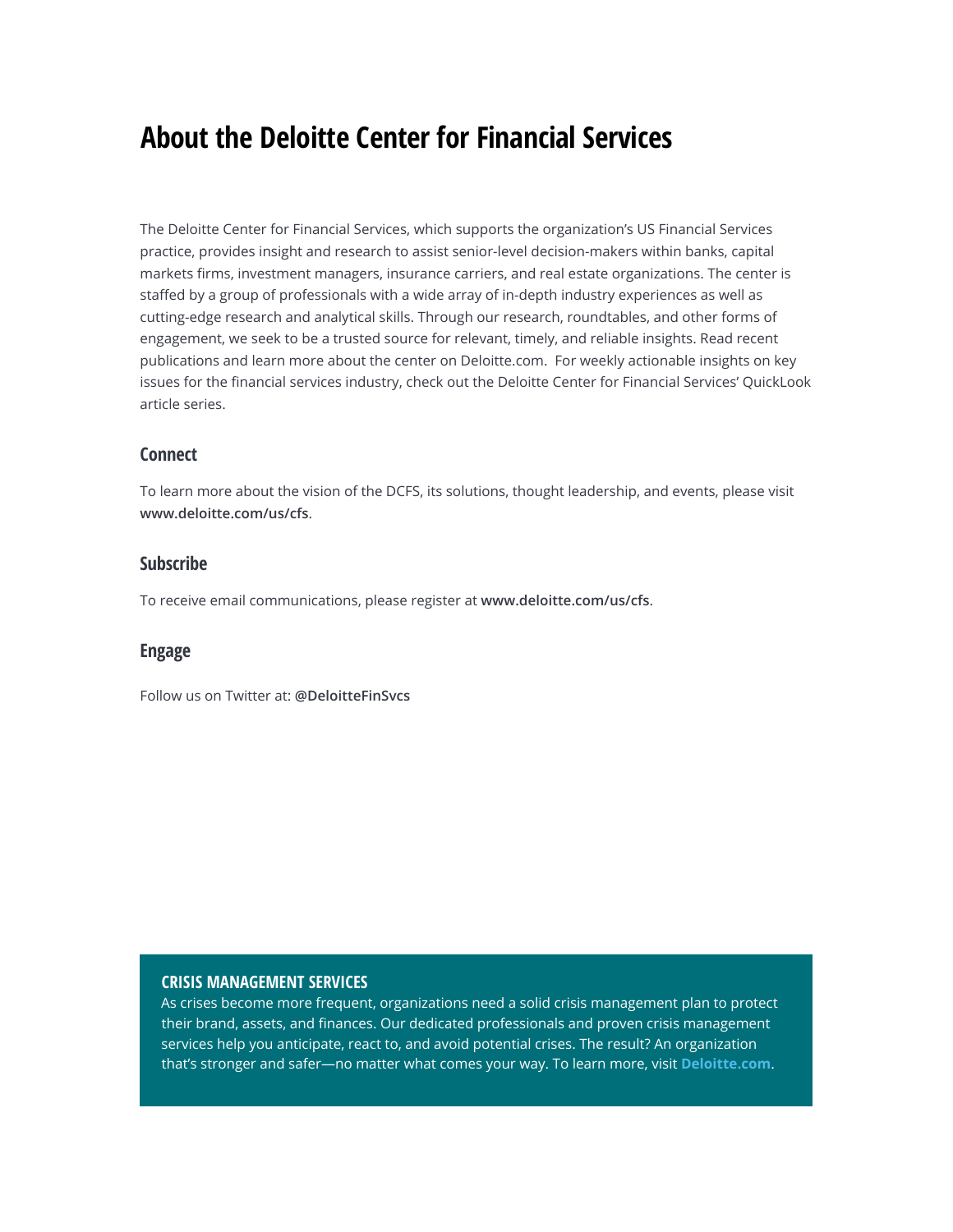# **Contents**

| Getting through it to get stronger                                                   |    |
|--------------------------------------------------------------------------------------|----|
| Faced with the need to improvise on the fly, firms are<br>learning some hard lessons | 3  |
| Anticipating an uncertain recovery, firms develop contingency plans                  | 7  |
| Moving forward, stronger: What have FSI firms learned?                               | 9  |
| Learning from history, in real time                                                  | 12 |
| Endnotes                                                                             | 13 |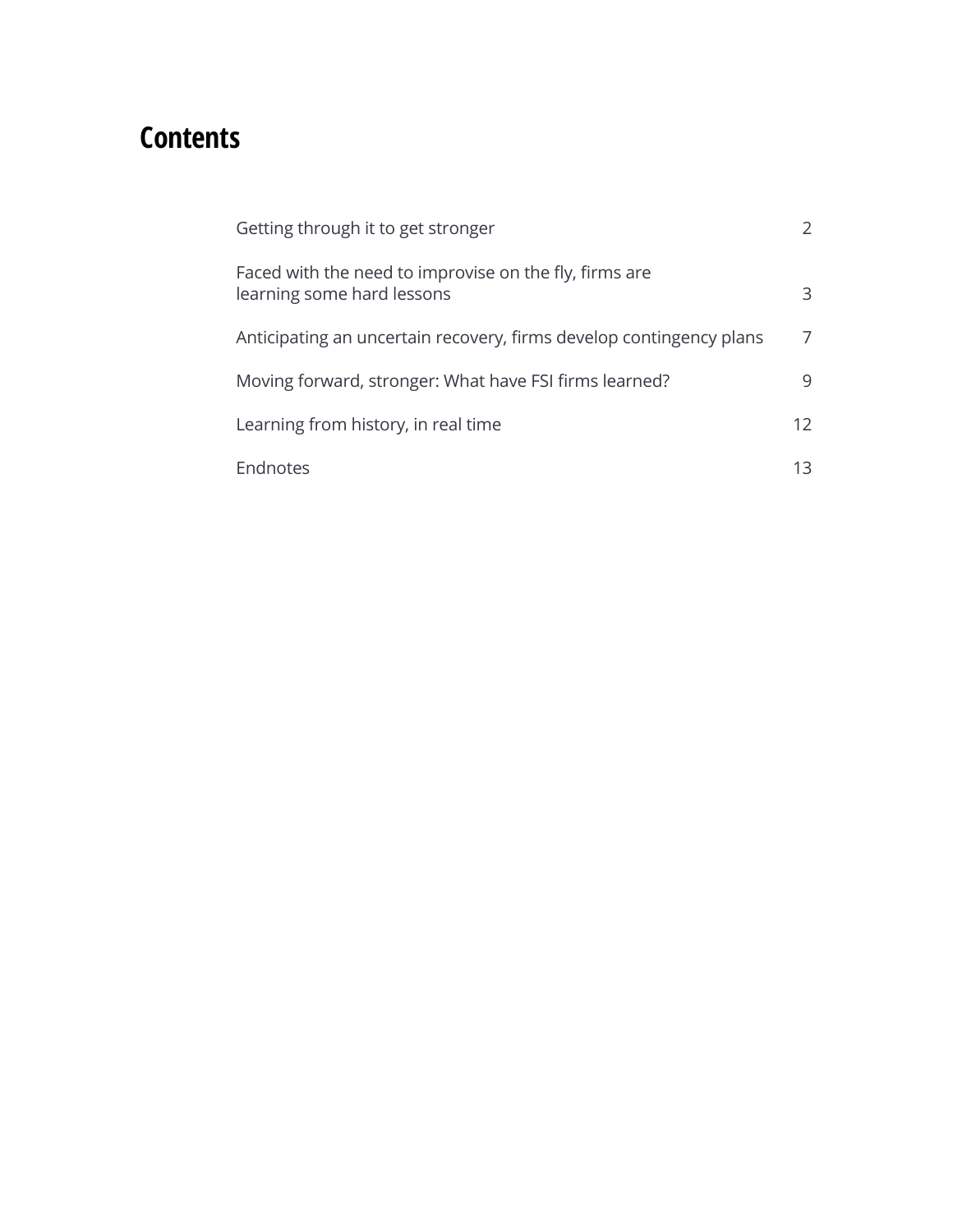# <span id="page-3-0"></span>**Getting through it to get stronger**

Since the beginning of 2020, financial services firms around the world have been responding to the COVID-19 pandemic by relying on not only existing crisis management and business continuity plans, but also institutional memory, creativity, and plain hard work.

E ARLY INDICATIONS SUGGEST that not all financial services institutions are leveraging their plans in the same way. One survey indicates that only about a quarter of financial services firms relied on existing business continuity plans to manage through the early days of the crisis. About 40 percent used modified plans and a third created new ones on the fly.<sup>1</sup>

Firms with a wide geographic footprint had a distinct advantage in mounting their response. They were able to learn from their experiences in Asia and Europe, which faced the pandemic earlier in the year.<sup>2</sup> One firm, having undergone multiple fraud and financial losses, had more welldocumented and stringent operational controls. A bank that had recently suffered a prolonged technology outage had already accelerated its shift to digital capabilities.

With that in mind, using a combination of our own work with clients and a survey fielded in mid-April (see the sidebar, "About the survey"), we will begin to outline what many firms have learned in the still-early days of this global event. We will also



outline some of their early expectations of what scenarios may emerge in the short-to-medium term as the industry shifts from respond to recover and, based on our view of resilient leadership,<sup>3</sup> offer some actions industry leaders can consider now to position themselves to thrive in the future.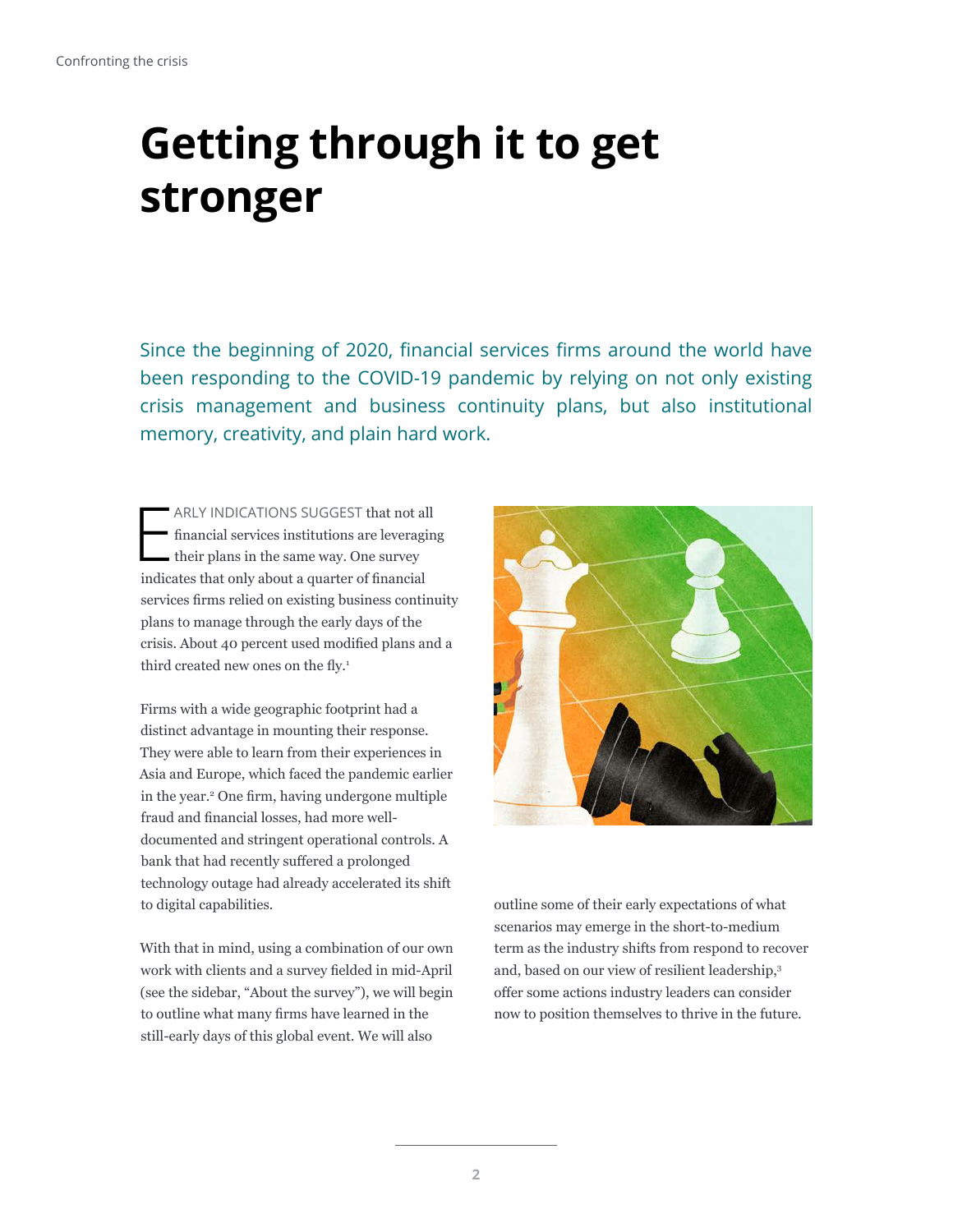# <span id="page-4-0"></span>**Faced with the need to improvise on the fly, firms are learning some hard lessons**

WHILE NEARLY THREE-QUARTERS of our<br>were better than moderately prepared to survey respondents felt that their firms were better than moderately prepared to handle the impacts of the crisis, only 16 percent felt

their response plans worked well. Not surprisingly, the most common gaps were in the plans' ability to anticipate responses specific to a global pandemic along with shelter-in-place orders (figure 1).

#### FIGURE 1

## **Respondents identified several critical ways that existing resilience plans fell short**

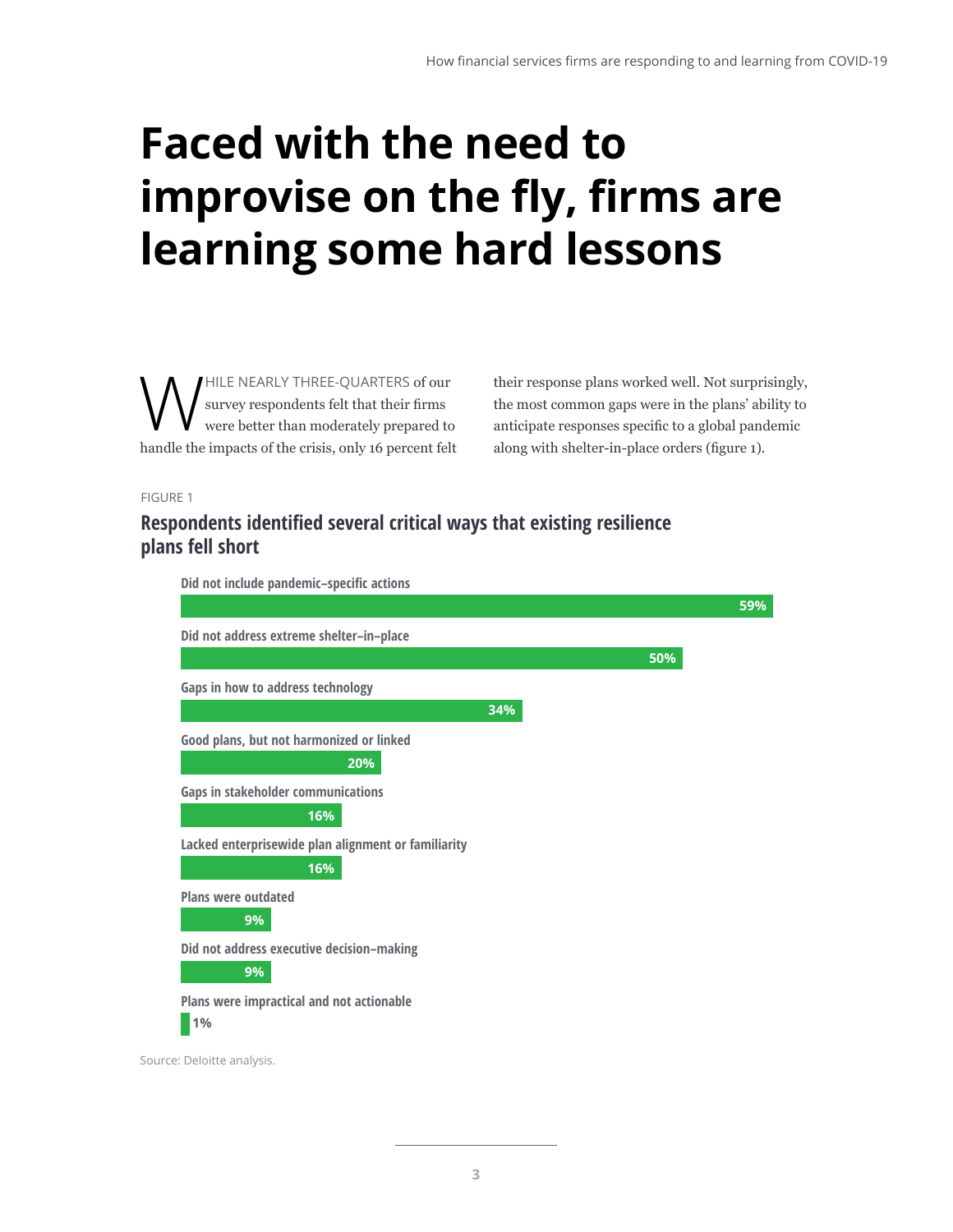Respondents also cited technology challenges, especially when it came to dealing with increased trading volumes and demand for loans as a result of the Coronavirus Aid, Relief, and Economic Security Act (CARES Act).

**While nearly three-quarters of our survey respondents felt that their firms were better than moderately prepared to handle the impacts of the crisis, only 16 percent felt their response plans worked well.**

## **Few plans focused on pandemics**

In the aftermath of a variety of crises over the past 20 years, financial services companies became more serious about resilience planning, and business continuity plans have steadily evolved in prevalence and maturity as a result. But, as leaders might find it easy to rationalize, while 9/11 or Hurricane Katrina or Japan's 3/11 might have had limited impact on firms, or even did not apply to them because of their location or sector, none could predict, let alone escape, the impact of COVID-19.

Because of the ambiguity of the onset and duration of the crisis, companies were unclear as to whether to apply building emergency response, business continuity, or crisis management plans. Existing plans did not contemplate the special precautions needed in a pandemic, and if they did, they were not consumable or actionable and missed the emotional and human effects.

There were also data issues. Firms had to determine the most critical business services for

### resource prioritization but were faced with a lack of planning for continuity of critical services and a central data repository to aid in decision-making. Ideally, such a database would have included not only critical business services, but also skillsets and site dependency and geography considerations. In

one case, data was available but stale. As a result, manual research and analysis was needed to fill the gaps. And when it came to ringfencing locations, where some corporate security leaders might have had the relevant employee and guest information, these departments were often disconnected from senior leadership who were driving the decisions.

# **Shift to extreme shelter-inplace had a global impact**

There was a wide variation in the time firms took to adjust to shelter-in-place orders as they rolled out across geographies. In some cases, FSI firms were able to triple the number of staff enabled with remote access over a weekend. For many more, however, shifting thousands of associates to homebased work took several weeks, and some are not there yet.

These issues were compounded when work-fromhome orders hit other countries where major offshore facilities are located, such as India and the Philippines. The reality is that most businesses were not set up for offshore staff to work from home; in fact, most BPO firms are only authorized to serve clients from their office location (i.e., clean rooms). In many major cities around the world, the challenge was to ensure a secure environment as people shifted to home-based work under crowded living conditions.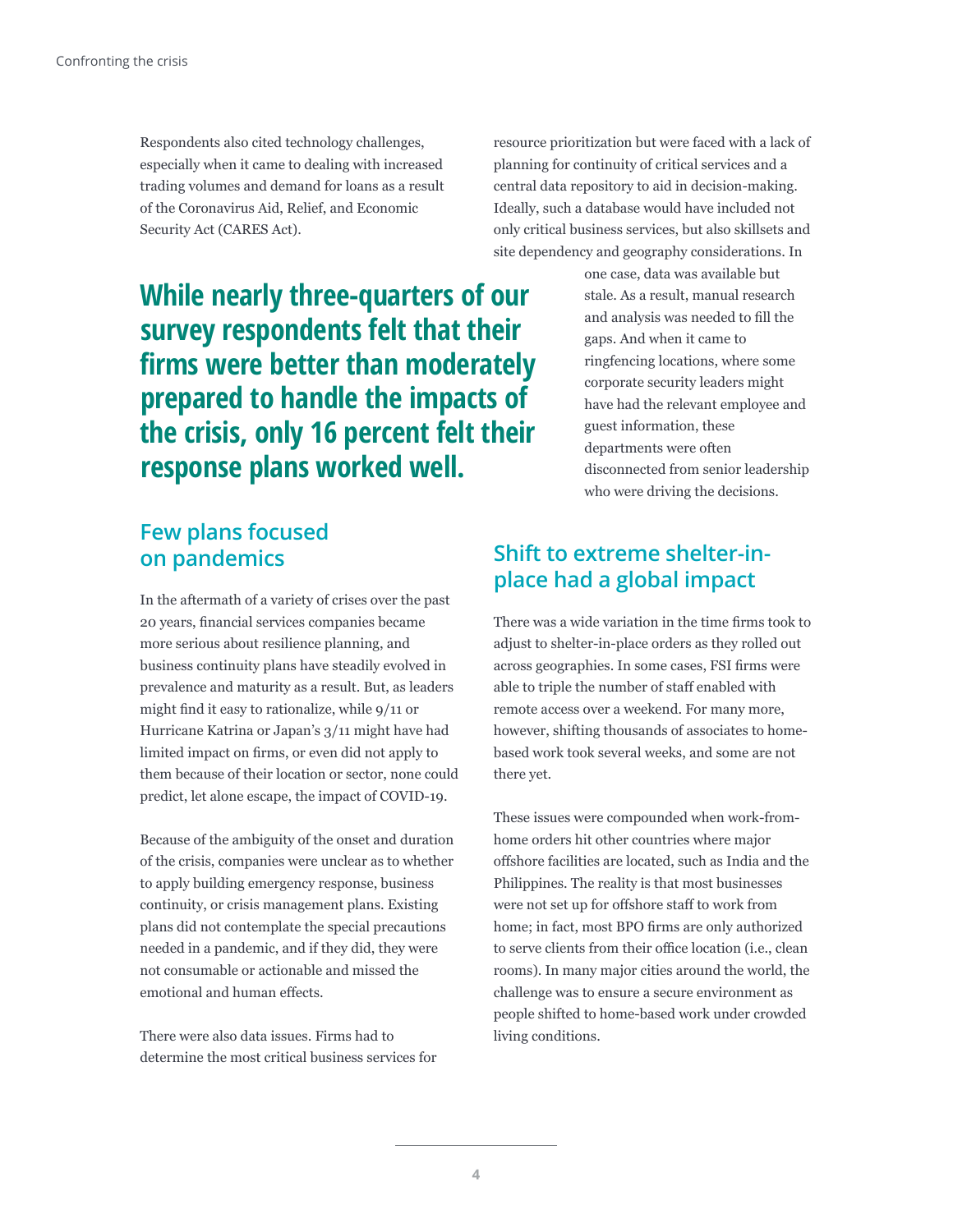# **Technology capacity and flexibility put under stress**

Technology impacts also arose from the scale and scope of the event. For example, broker-dealers and exchanges found themselves scrambling to process US\$1 trillion worth of transactions overnight, about four times the volume ever planned for; capacity had to be quickly added. Firms that had a mature cloud strategy were better positioned to handle the shift. In some cases, manual processing had to fill in the gaps for a variety of tasks, such as trade settlement fails, where volumes rose by two to three times the normal levels. Market utilities struggled to know whom to call to work through the enormous transaction backlog that had accumulated. It took over a week to develop what is essentially a "master rolodex" for that ecosystem.

As workers were sent home, many firms struggled to supply them with laptops and home-based network access. For specialized roles, such as trading, moving from turrets to either one screen or a mobile phone at home impacted productivity and capacity, as did the need to record calls using remote conferencing technologies. Some firms took to staggering remote login times until network capacity was expanded, but were able to maintain a stable operating environment nonetheless.

# **Gaps found in communication and executive decision-making**

Survey participants also identified gaps in plan coordination and alignment and executive decision-making. Stakeholder communications were also cited as deficient; some firms struggled with disseminating consistent information that enabled better decision-making.

The most effective leaders visibly prioritized employees' and clients' health and safety or a

no-layoff or dividend policy. These north-star mission statements helped align and focus the firms' response across businesses and functions. C-level executives often led the charge, but personal attributes and experiences probably played a bigger role than functional expertise. Those with a command-and-control style; a detailoriented, meticulous approach; or knowledge of the firm's risks and prior experience with crises demonstrated a bias to act, a tendency to take nothing for granted, and a steady hand in handling the crisis.

But even when senior leadership was quick to organize, activating the rest of the extended response team was a challenge. In one firm, the executive team created its own situation room, separate from the protocols and plans of the crisis management and business continuity teams, which may have caused gaps and slowdowns in their response.

Communication of firms' decisions and protocols to external stakeholders differed depending on which level or business unit was relaying the message. One large firm divided its client portfolio and assigned executives to call each client to provide assurance. In another case, a leader made statements to investors only to have to modify commitments as the crisis unfolded. Employee communications and support have also been critical. One firm appointed a senior executive full time to ensure employee well-being, including assistance with food and health care.

# **Controls, supervision, and compliance had to be reconfigured**

Underlying all these demands was the need to invent flexible approaches to controls. Many firms were compelled to execute first, and then figure out how to control risk, both old and new.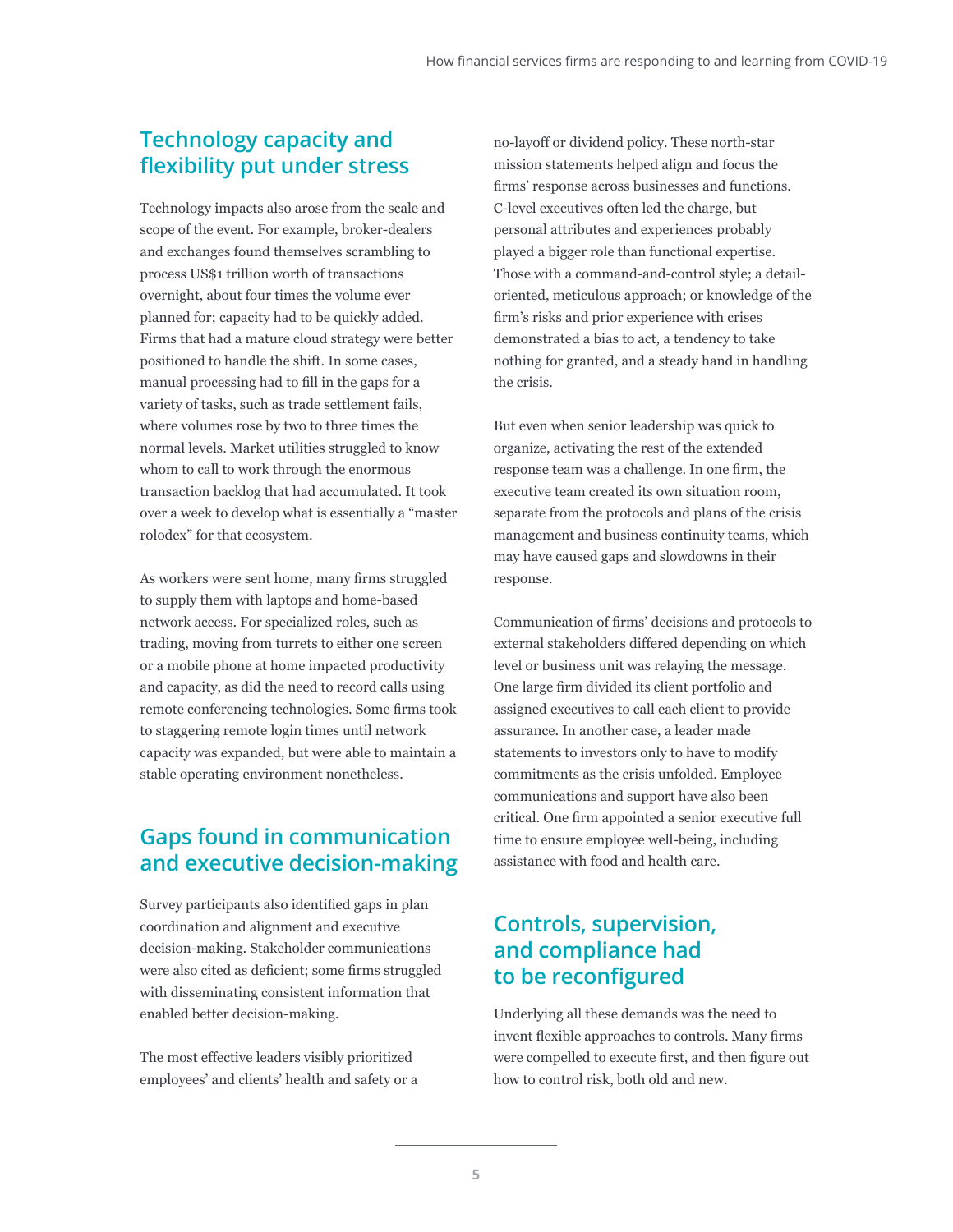**Underlying all these demands was the need to invent flexible approaches to controls. Many firms were compelled to execute first, and then figure out how to control risk, both old and new.**

Supervisory controls and control structures are harder to implement in a home-based work environment. Worker supervision needed to be examined anew from a controls standpoint,

whether it was the use of nonauthorized applications or conflicts of interest—for instance, where other residents in the home might be exposed to confidential information or even work for another firm that might be a counterparty in a transaction.

One Wall Street firm presented its controls plan to the board in advance of allowing their employees to work from home, with representation from all three lines of defense. The plan clearly defined responsibilities and controls. In other cases, Compliance quickly signed off on the relaxation of certain requirements allowing remote access, obtaining wet signatures on new account documents later, and deferring certain onboarding vetting requirements since local courts were shut.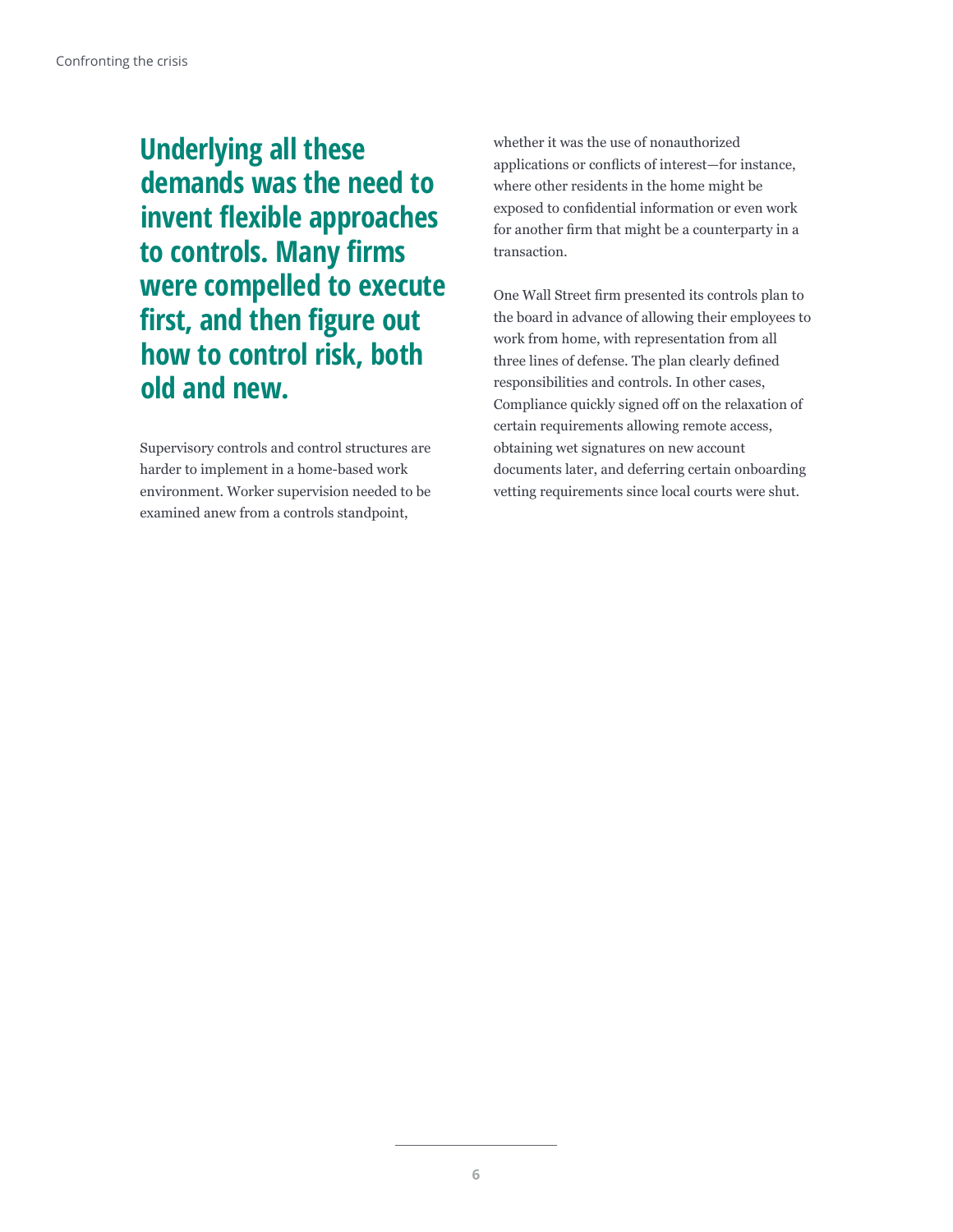# <span id="page-8-0"></span>**Anticipating an uncertain recovery, firms develop contingency plans**

**CORGANIZATIONS CAN**<br>USE contingency<br>planning to outline a USE contingency sequential course of action. A contingency plan works in tandem with a crisis management plan, which details the process an organization uses to respond and manage through a disruption. Contingency plans focus on near-term tactics and operational activities and differ from scenario plans, which are longer-term and more strategic in nature.4

**As they plan for upcoming contingencies, most survey respondents expect a gradual and prolonged progression of the virus's spread … Our conversations with FSI executives mirror this finding: Forward-looking planning activities are just getting underway; time frames range from through the summer to over the next two years.**

As they plan for upcoming contingencies, most survey respondents expect a gradual and prolonged progression of the virus's spread (figure 2). But respondents also noted inverse time frames when planning for operational versus financial contingencies. While most are planning for operational contingencies over the next six months, almost 40 percent anticipate the need to extend financial contingency plans for longer than six months. Our conversations with FSI executives mirror this finding: Forward-looking planning activities are just getting underway; time frames range from through the summer to over the next two years. Indeed, some banks are publicly adjusting their stress tests to consider more extreme scenarios.<sup>5</sup>

One firm is dividing its approach into two teams: One takes care of its people, another takes care of customers. Its overall approach is conservative; leaders assert that they will not be the first back anywhere. Similarly, another firm is expecting that the hardest-hit areas will be last to return to the workplace, and plan to adopt a "follower" approach in determining who is deemed essential and how they will reopen. Along these lines, another firm continues to plan for up to 40 percent of its staff being unavailable to work for some time. Yet another is evaluating the stability of the power grid in India during the summer and its impact on productivity. Across the industry, leaders agree that testing will be essential,<sup>6</sup> and returns will be gradual, beginning with those in lower-risk demographics. People with preexisting medical conditions will be the last to be brought back to the workplace.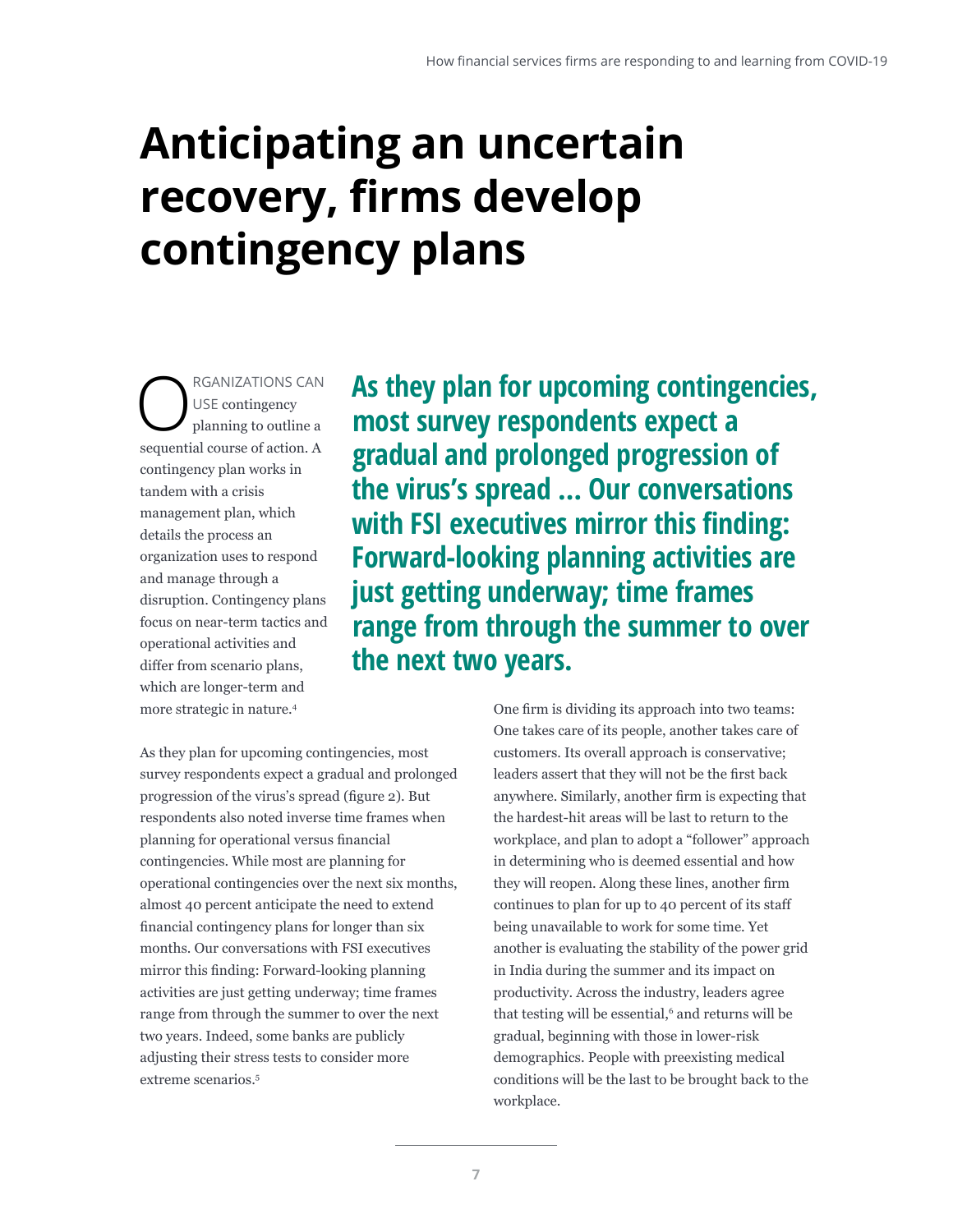#### FIGURE 2

## **A plurality of respondents expect a gradual and prolonged progression of the virus's spread**

Which scenario of COVID -19 progression is your organization planning for?



What is the overall severity of the pandemic and pattern of disease progression?



Source: Deloitte analysis.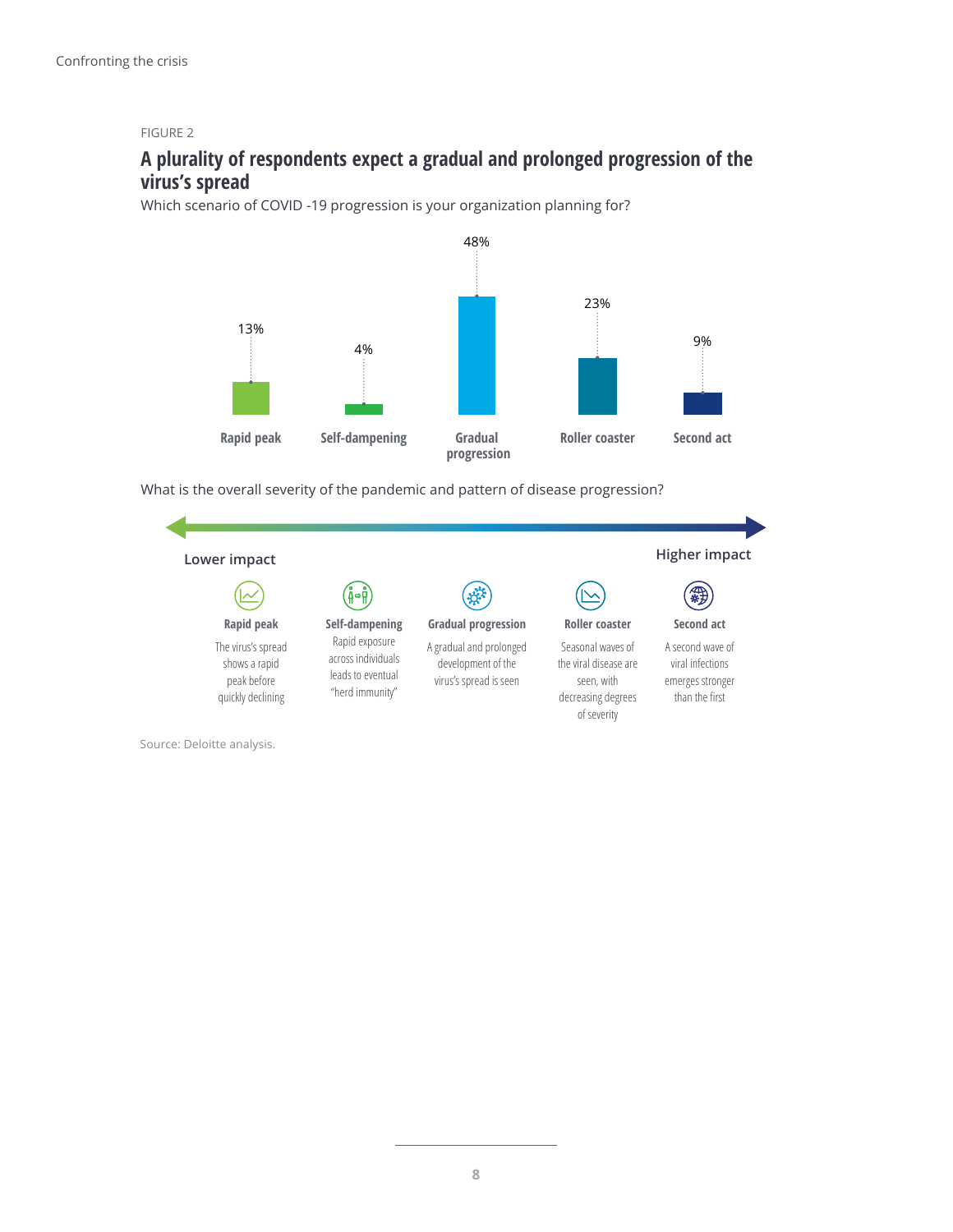# <span id="page-10-0"></span>**Moving forward, stronger**

What have FSI firms learned?

S FSI LEADERS plan for what might happen<br>as society reopens, the real-time experience<br>of such a surprising and prolonged as society reopens, the real-time experience of such a surprising and prolonged enterprisewide and worldwide crisis has given them a rare lens to use to evaluate and improve their capabilities.

In the immediate term, respondents indicated that their firms developed restart plans that were either role-specific, geography-specific, or a combination

of the two. As part of crisis management, firm leaders should anticipate that some employees will be anxious to come back to the workplace. They will need to not only show their people that they are appreciated and valued, but also ask them for suggestions and input on what the best path forward might be. Half of the respondents indicated

**In the immediate term, respondents indicated that their firms developed restart plans that were either role-specific, geography-specific, or a combination of the two.**

*reassessing global plan coverage* were also top-of-mind.

Similarly, we noted above how CEOs had a starring role in how their firms responded, and many are mandating a nimble, action-oriented approach to resilience in the future. Senior leaders, together with their boards, are responsible for ensuring organizational resilience and holding managers accountable. Crisis management, business

> continuity, and incident plans should all be equally emphasized and not built in silos so that they can work in tandem during an event. Strong governance can enable this alignment. About half of the respondents wished they had conducted a crisis simulation in the past year to better prepare themselves. Indeed, some did: One company that

their firms' plans to address potential workplace concerns for returning to the office include decreasing workplace density and enhancing cleaning measures.

When asked about strengthening resilience in the future, about half of the respondents mentioned the need to enhance existing resilience plans. Many mentioned *better plan coordination*, *more frequent simulation exercises*, and *more comprehensive documentation* as priorities. *Assessing requirements for critical workloads* and

confronted volume surges over the past few weeks clearly benefitted from having run a pandemic planning exercise in November.<sup>7</sup> Firm leaders should ensure these exercises go beyond processes to focus on decision-making and exploring the cross-cutting, secondary, and tertiary impacts that FSI firms may face. As a requirement by regulators, developing business continuity plans has often been a "feel-good," compliance-focused exercise instead of being a truly challenging one. We have now learned that no scenario is too unbelievable.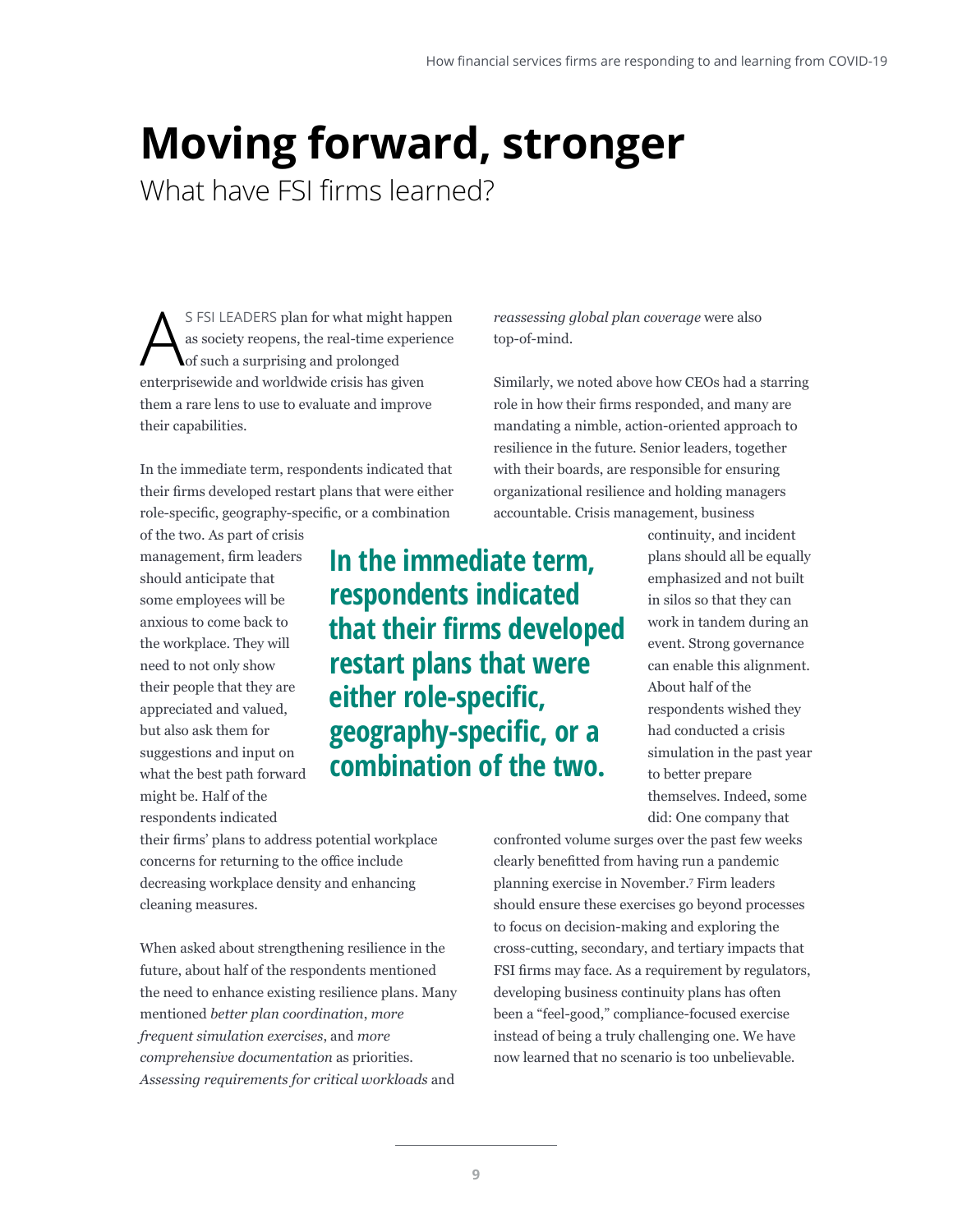For any resilience program, the driving principle should be to improve decision-making and create a proactive and agile risk capability. Programs should take a prioritized "business services view" to plan contingencies for critical services, assess impacts, and set priorities at an enterprise level. Before the COVID-19 crisis, most respondents indicated their organizations relied on sources from the government and industry peers to make decisions. Now, FSI firms have an opportunity to create an integrated monitoring process that collectively captures data from different monitoring systems across the organization, such as cyber, fraud, physical security, and reputational sources.

Firm leaders need to have better insights and information to make decisions. As scenarios change, they need to modify decisions and understand important variables, the potential impacts of decisions, and even considerations for the next decisions that may be required. This intelligence capability can be used during normal business conditions to anticipate emerging issues as well as during crises to inform agile decision-making.

Looking forward, we asked respondents about their firms' main strategic priorities as the recovery continues (figure 3.)

#### FIGURE 3

### **Respondents identified digitizing client interactions as a top priority**

Top three strategic imperatives as the firm emerges from COVID-19

First Second Third



**Rethinking and digitizing client interactions**

Source: Deloitte analysis. Note: Figures represent the number of respondents selecting each area as first, second, or third in priority.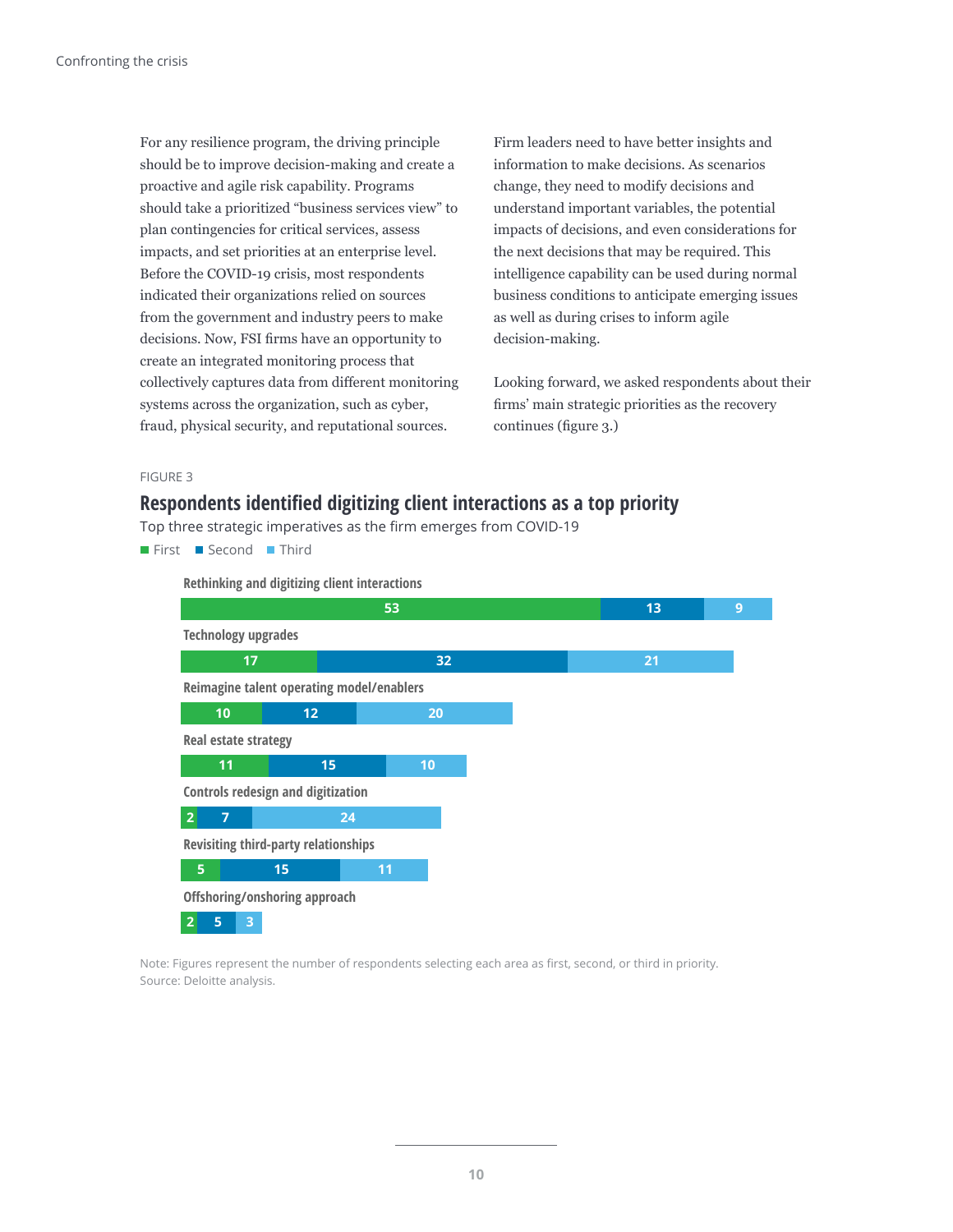Overall, respondents indicated these were the top three priorities:

- **Technology investment**. Respondents cited increasing digital capabilities around client interactions, and technology upgrades in general, as top issues. We anticipate a doublingdown on the speed of digital transformation over the coming months and years. These efforts will include increased spending on cloud technology; data center evolution; digitization of client experience, from onboarding to servicing; smart use of tools to improve the agility of response, communication, and reporting during an event; and investments to support more updated business impact analysis data, which will help firms assess and respond to a range of potential future scenarios.
- **Future of work**. Respondents mentioned the need to both reimagine the talent operating model—what work gets done, and by whom and their real estate and sourcing strategy—where work gets done. Across firms,

various business units and functions will need to codify the practices that were invented during this crisis. These include contingency skills matrices, deeper succession plans beyond the executive suite, and just-in-time staff onboarding and training modules, to name a few.

• **Controls redesign**. Where does the knowhow live inside many FSI firms? Many firms have learned that important knowledge is embedded in people's institutional memories and 30-year old processes that lack playbooks, many of which are still done manually. Controls will need to be redefined to function with a remote workforce. The most critical controls process, detective, and preventative controls that rely on improved workflow tools—will be digitized, along with machine learning and visual risk-sensing capabilities.

We will be exploring these issues in more detail in upcoming reports.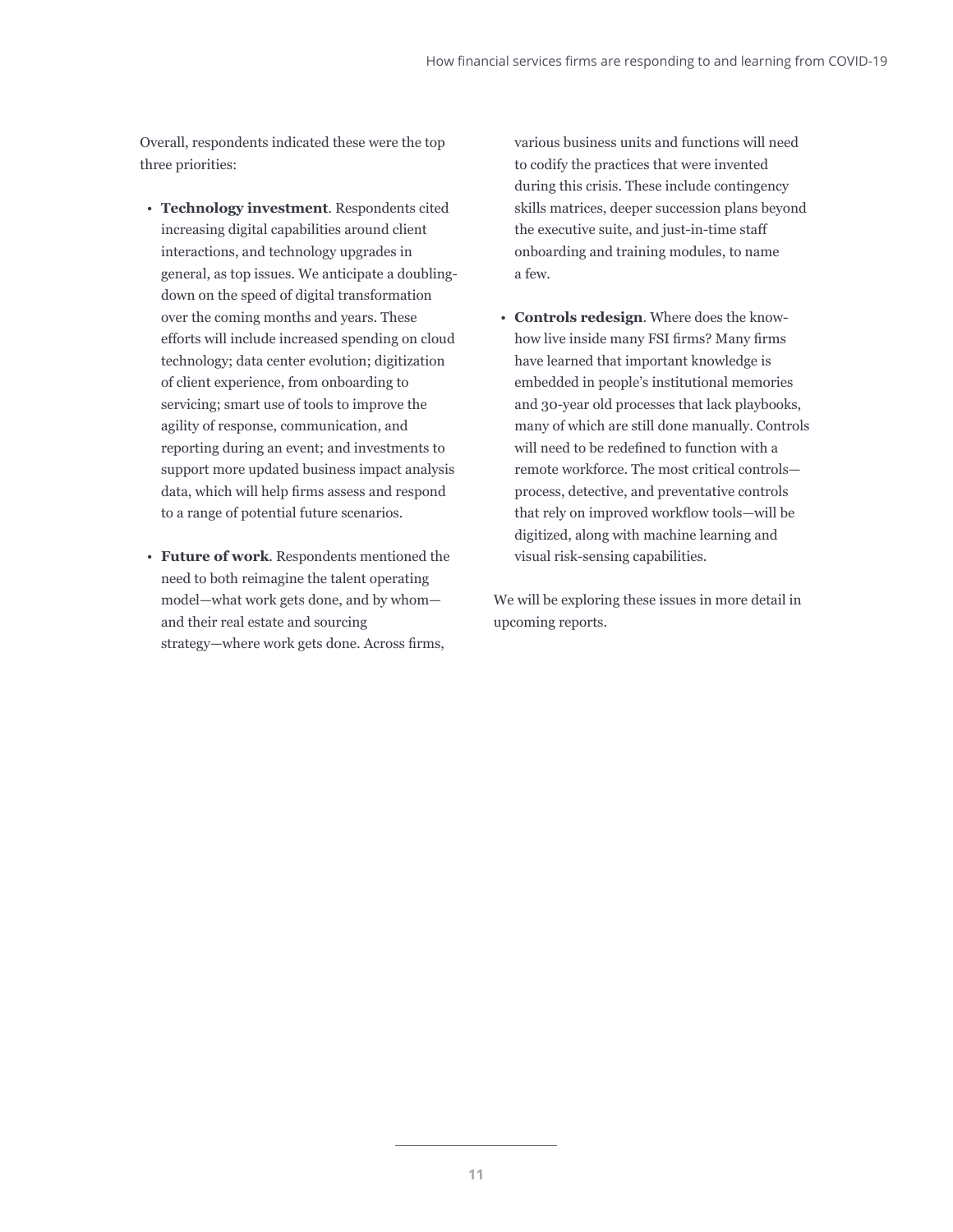# <span id="page-13-0"></span>**Learning from history, in real time**

S MENTIONED EARLIER, the COVID-19<br>pandemic has presented challenges that<br>one in the financial services industry to<br>and artiting to such for The trunch is above. pandemic has presented challenges that no one in the financial services industry today could anticipate or plan for. That much is clear. And while we hope to recover in the not-too-distant future, we also can use this time to document the lessons learned—both good and bad—to emerge stronger and embed these learnings into plans for

whatever challenges may surface in the future. Hopefully, after COVID-19 subsides, there won't be another global pandemic any time soon. But the actions taken, the responsiveness and agility displayed, and the resilience seen in the everyday actions of so many in the industry will place FSI organizations in a stronger position for whatever may come next.

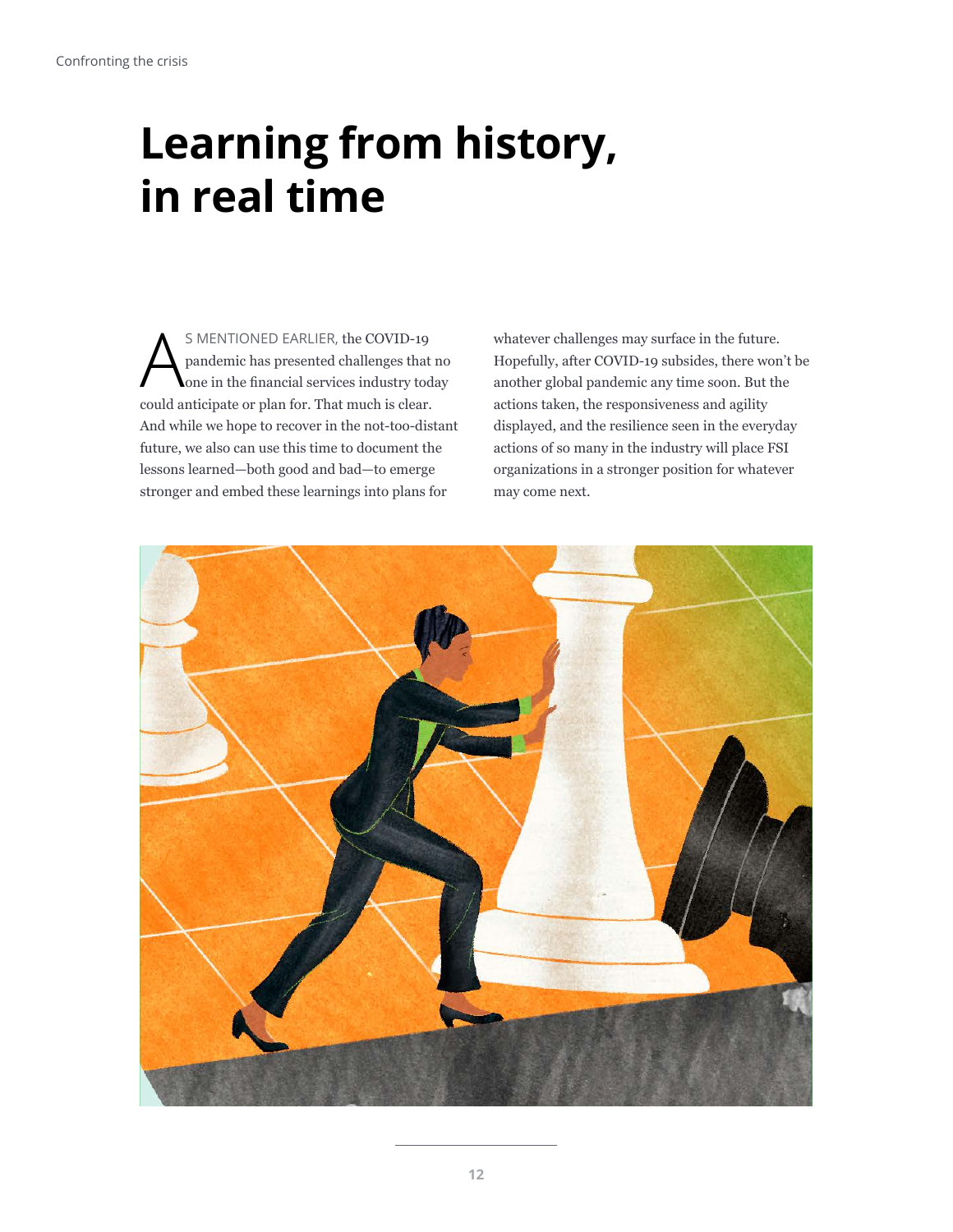### <span id="page-14-0"></span>**ABOUT THE SURVEY**

The Deloitte Center for Financial Services fielded a flash survey of senior executives in the US financial services industry with responsibility for crisis management and business continuity planning at their firms.

The survey was fielded from April 17 to 21. Of the 100 responses we received, a quarter were from C-suite executives and the remainder from other senior executives, ranging from director to executive vice president.

This survey is intended to provide information regarding respondents' thinking across a variety of pandemic-related topics. It is not, nor is it intended to be, scientific in any way, including in its number of respondents, selection of respondents, or response rate. Accordingly, this report summarizes findings for the polled population but does not necessarily indicate industrywide perceptions or trends.

# **Endnotes**

- 1. Michael Moeser, "How the banking industry is responding to coronavirus," American Banker, March 27, 2020.
- 2. Ira Kalish, *Weekly Global Economic Update, week of April 13, 2020*, Deloitte Insights, April 14, 2020.
- 3. Punit Renjen, *The heart of resilient leadership: Responding to COVID-19*, Deloitte Insights, March 16, 2020.
- 4. Andrew Blau and Peter Schwartz, "The world remade by COVID-19: Scenarios for resilient leaders," Deloitte Development LLC, April 6, 2020.
- 5. Phillip Scipio, "JP Morgan prepares for real-life stress test," *International Finance Review*, April 6, 2020.
- 6. Alex Sherman et al., "How the biggest companies in the world are planning to bring back their workforce," CNBC, April 9, 2020.
- 7. Agam Shah, "Pandemic exercises helped OCC manage record trading volumes," *Wall Street Journal*, April 16, 2020.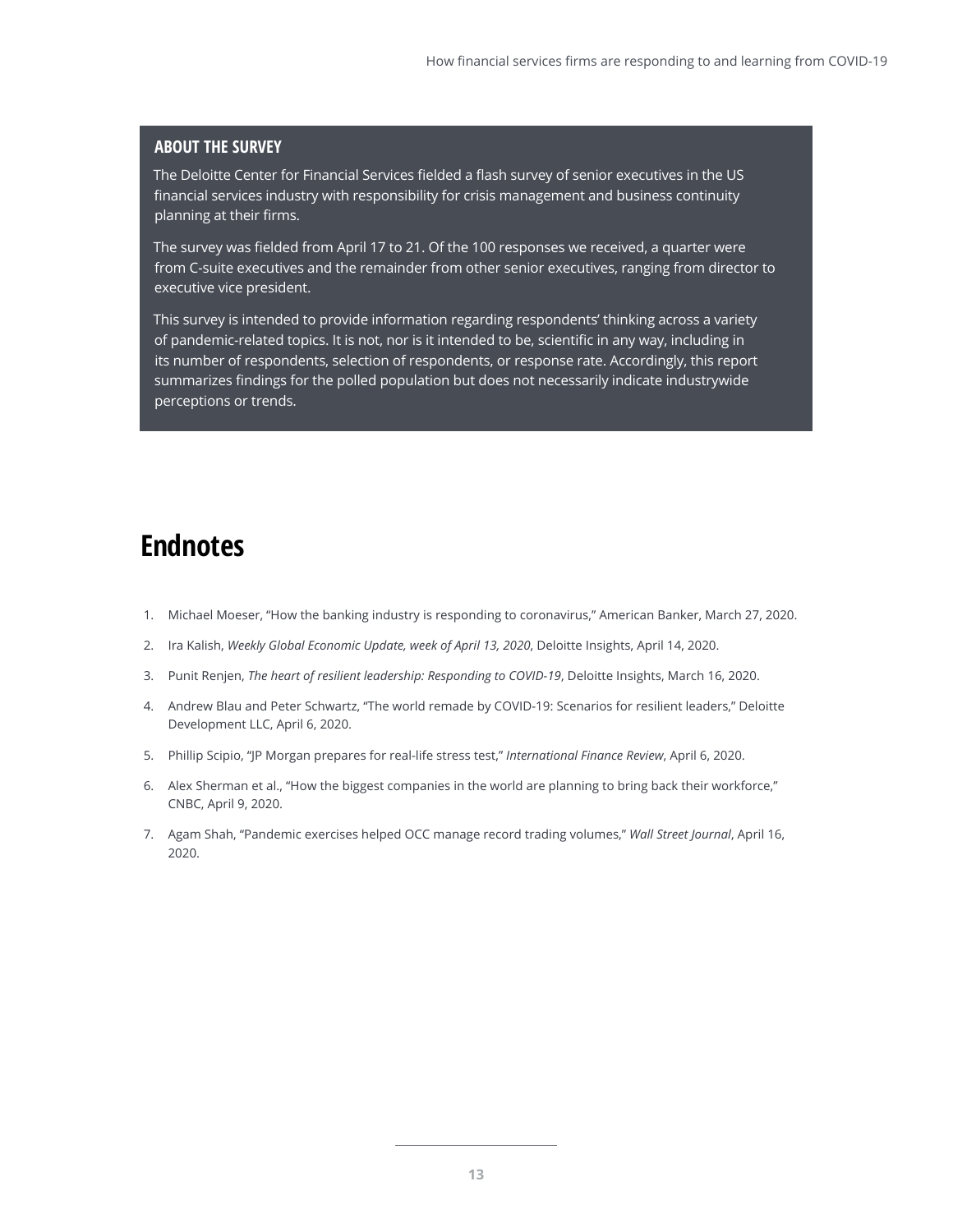# **About the authors**

#### **Stefanie Chang | stefachang@deloitte.com**

Stefanie is a manager in Deloitte's Crisis Management practice, based out of New York. She advises Fortune 500 companies on how to prepare, respond, and recover from disruptive events.

#### **Laura Survant | llsurvant@deloitte.com**

Laura is a partner with Deloitte Risk and Financial Advisory and serves as a lead client service partner helping financial service companies address transformational business requirements.

#### **Damian Walch | dwalch@deloitte.com**

Damian is a Deloitte Risk and Financial Advisory managing director in the Risk Intelligence practice of Deloitte & Touche LLP.

#### **Rhoda Woo | rwoo@deloitte.com**

Rhoda is a Deloitte Risk and Financial Advisory managing director in the Crisis Management practice of Deloitte & Touche LLP.

# **Acknowledgments**

The authors wish to thank **Kristina Davis**, **Rima Pai**, and the many others who provided insights and perspectives in the development of this article.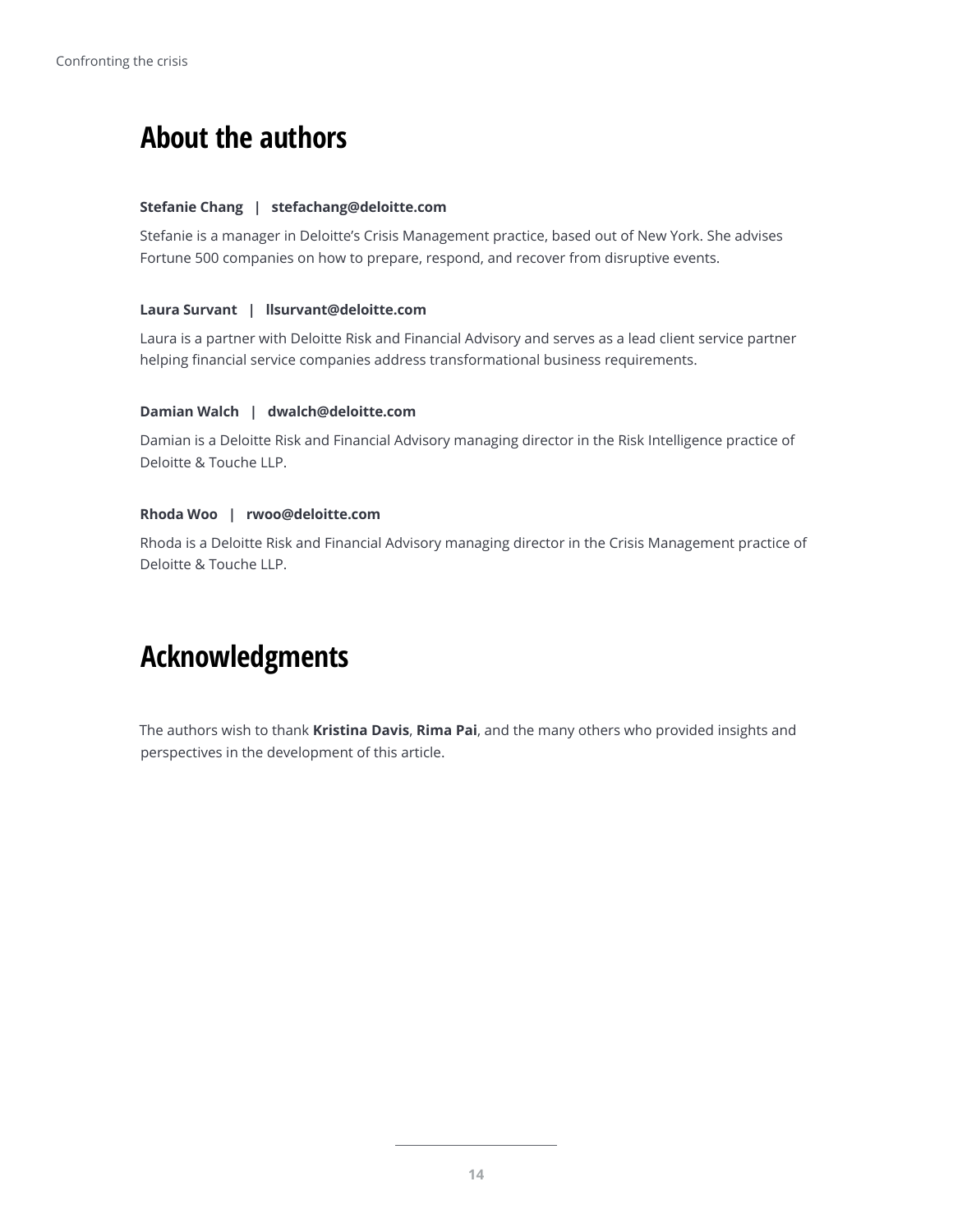# **Contact us**

*Our insights can help you take advantage of change. If you're looking for fresh ideas to address your challenges, we should talk.*

## **Industry leadership**

#### **Monica O'Reilly**

Principal | Deloitte Deloitte Risk & Financial Advisory| Deloitte & Touche LLP + 1 415 783 5780 | monoreilly@deloitte.com

Monica is the financial services industry leader for Deloitte Risk and Financial Advisory with more than 20 years of experience in risk management, regulatory compliance, and controls consulting.

### **Deloitte Center for Financial Services**

#### **Jim Eckenrode**

Managing director | Deloitte Center for Financial Services | Deloitte Services LP + 1 617 585 4877 | jeckenrode@deloitte.com

Jim is managing director at the Deloitte Center for Financial Services, responsible for developing and executing Deloitte's research agenda, while providing insights to leading financial institutions on business and technology strategy.